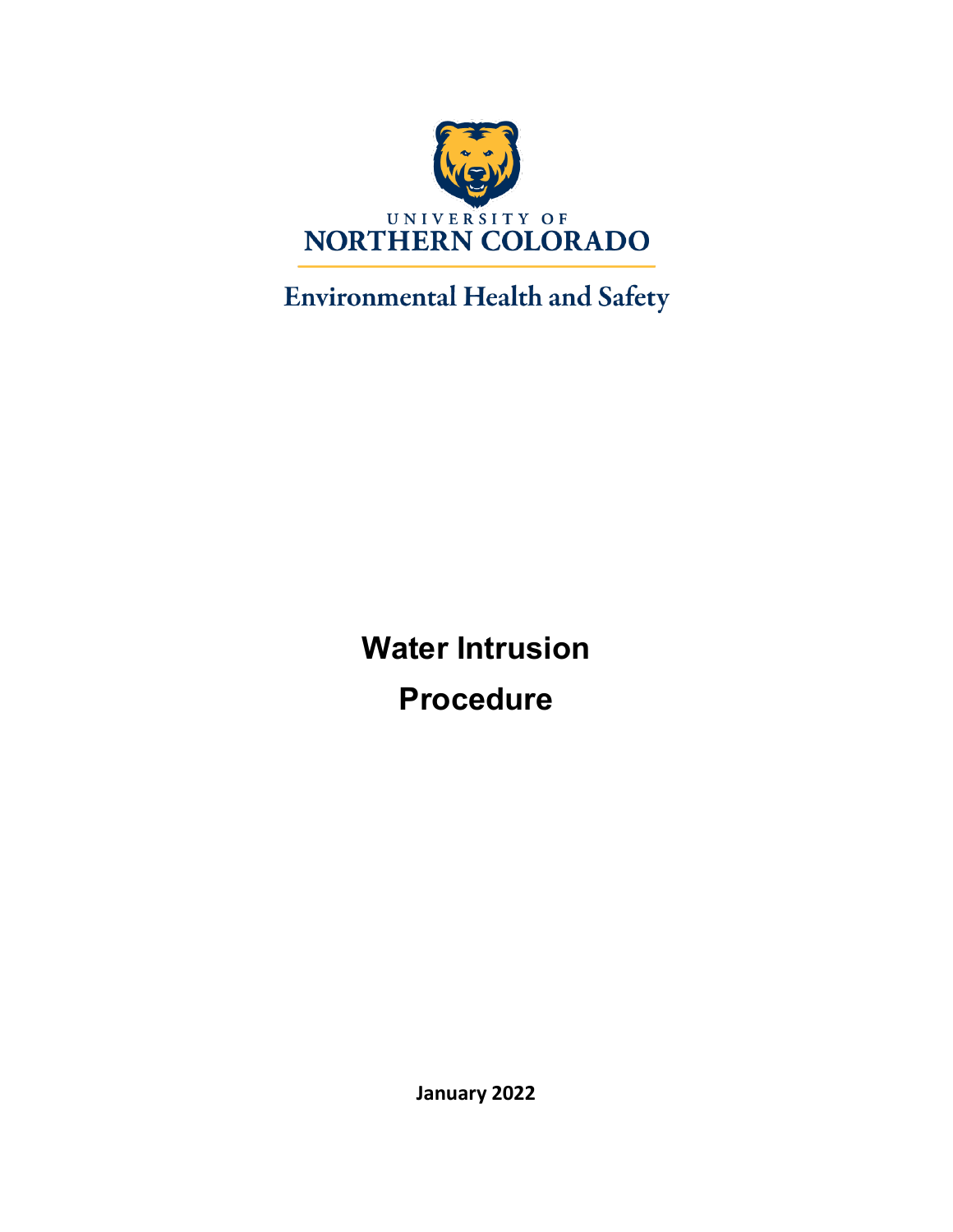

### **Environmental Health and Safety**

### **Water Intrusion Procedure**

### *TABLE of CONTENTS*

- I. Purpose
- II. Responsibilities
- III. Prevention
- IV. Notification
- V. Procedure for Remediation
- VI. Documentation and Recordkeeping
- VII. Inventory of Equipment
- VIII. Training
	- IX. Remediation Contractors

Appendix A. – Water/Flood Incident Check list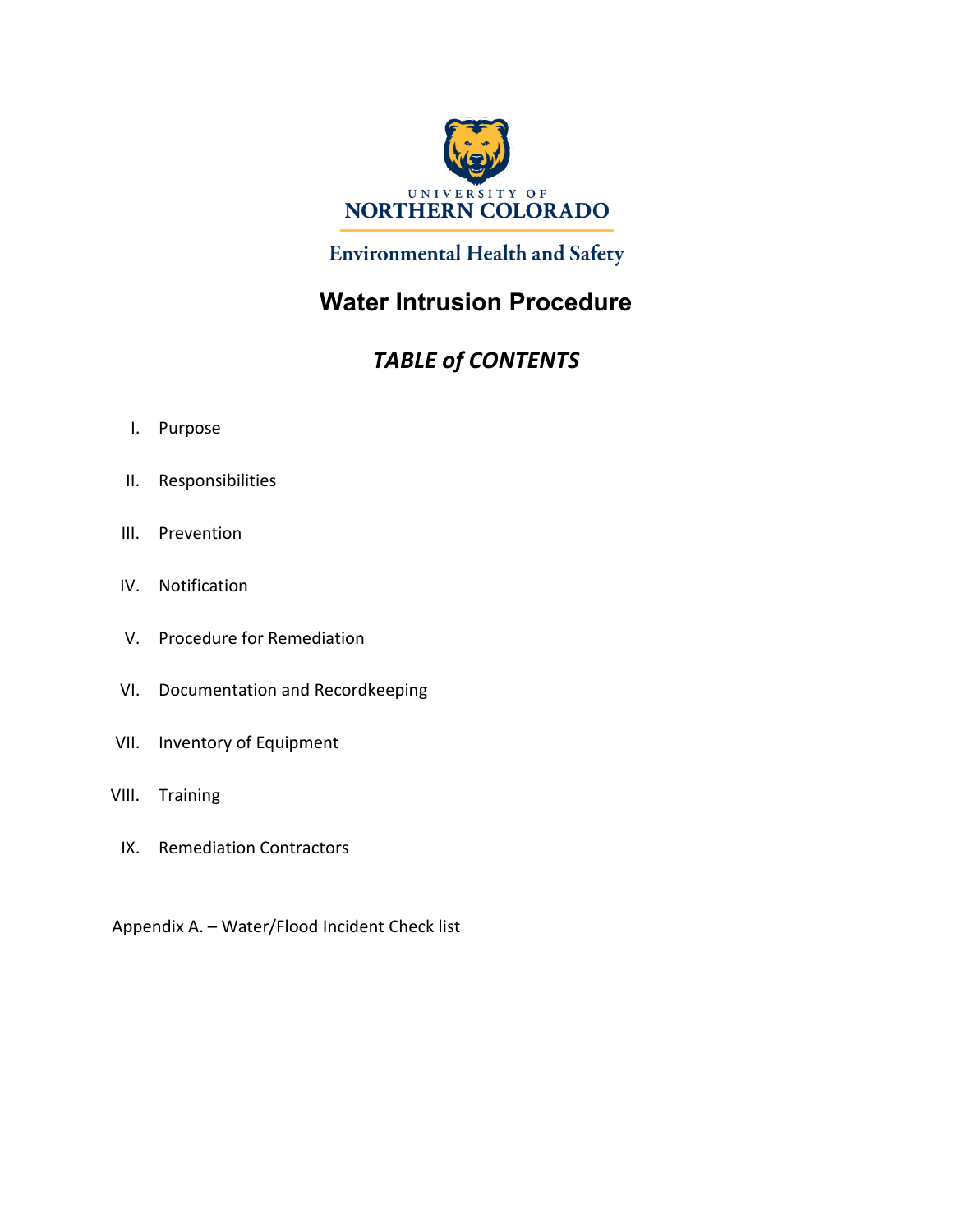

### **Environmental Health and Safety**

### **Water Intrusion Procedure**

#### **I. Purpose**

The purpose of this procedure is to be used as a guide for preventing and responding to water incidents at the University of Northern Colorado (UNC). This can include but is not limited to, outside water sources due to building leaks, pipe breaks that can occur from plumbing and sprinkler systems, and HVAC system malfunctions. Insurance companies show that most claims come from liquid damage. This procedure is designed to explain prevention strategies and what to do when water damage occurs.

#### **II. Responsibilities**

#### Environmental Health and Safety (EHS)

- 1. Respond to all reported water incidents including sewage backflows and assist Facilities Management (FM) with assessing the extent of moisture intrusion/flooding.
- 2. Respond to complaints made by building occupants and investigate potential water leaks and or causes of complaints.
- 3. Evaluate areas that could have potential mold growth and provide recommendations for remediation including visual inspection and sampling/testing when needed.
- 4. Provide training for FM employees and other staff members.
- 5. Oversee all safety concerns including the distribution of PPE for employees providing clean-up.
- 6. Contact building occupants that need to be contacted for the incident and contact a contracted water mediation company.

#### Facilities Management

- 1. Provide prompt clean-up to floods and other water intrusion events using appropriate methods and equipment.
- 2. Assist in the cleaning and drying process using proper equipment.
- 3. Assist in evaluating repairs needed for each incident and post-event returning to normal operating conditions.
- 4. Provide routine maintenance on critical building systems to ensure appropriate conditions to prevent water damage from water infiltration and floods.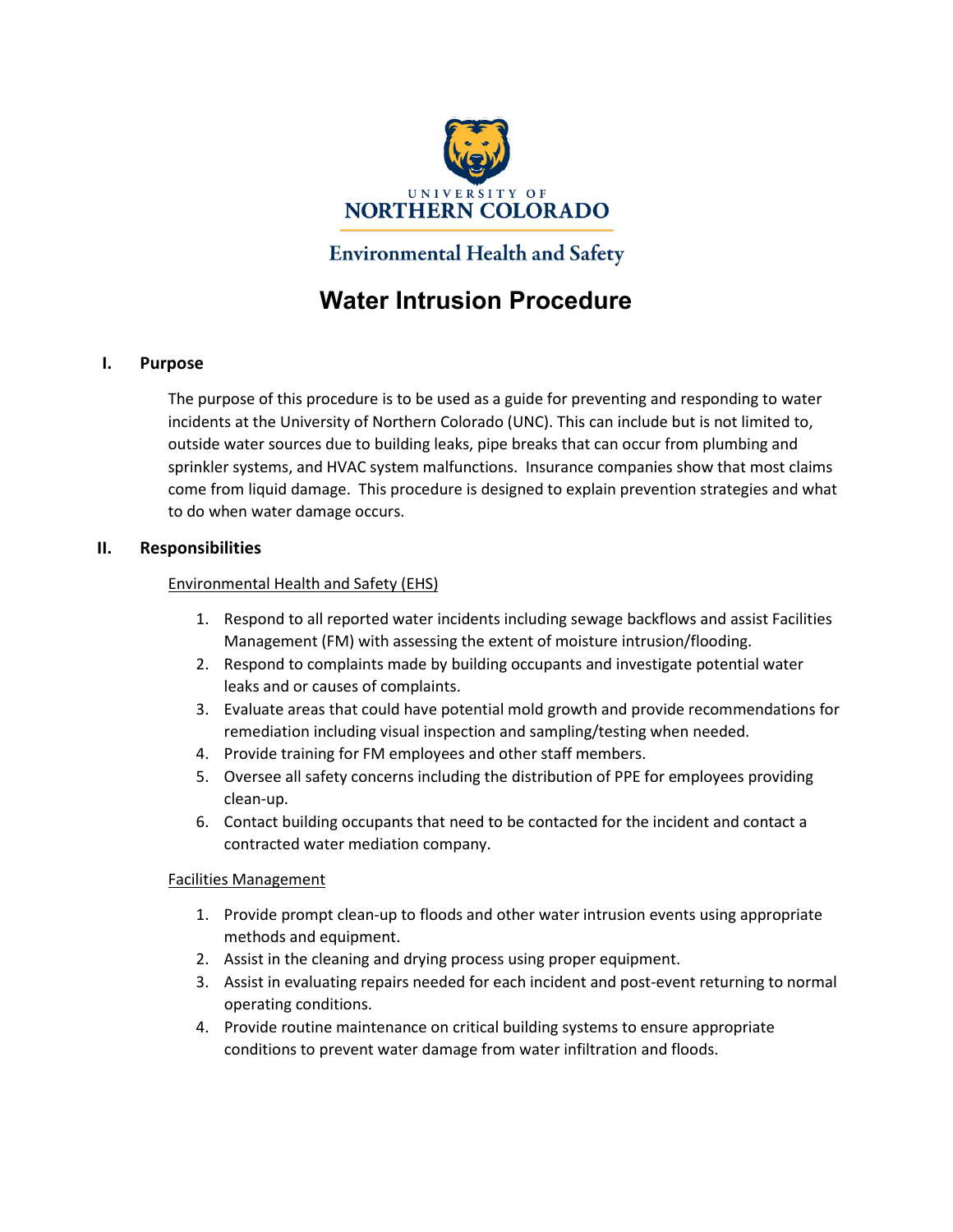#### **III. Prevention**

FM staff is the primary preventative measure. Below are the tasks for each department.

#### HVAC Plumbing

- 1. Maintaining HVAC units for proper working conditions and do periodic checks and regularly scheduled maintenance.
- 2. Identifying and repairing roof leaks, window leaks, or door leaks.
- 3. Keeping rain gutters and floor drains clear of debris to prevent water back up and flooding.
- 4. Repairing plumbing fixtures, clogged toilets, or drains that are leaking.

#### Grounds Maintenance

- 1. Grounds staff should monitor for leaking pipes, broken sprinklers, puddling against buildings, and overly watered ground.
- 2. Maintain sprinklers to spray away from buildings.
- 3. Keep root systems from penetrating building structures and sprinkler systems.
- 4. Keep drains, gutters, and drainage ways clear.
- 5. Maintain stormwater drains.
- 6. Maintain watering cycles to prevent oversaturation of the ground.

#### Custodial Staff

- 1. Identify leaky plumbing and plugged toilets and contact FM Service Center to create a work order.
- 2. Identify water intrusion or condensation issues and create a work order.

#### **IV. Notification**

During regular business hours 7 AM to 5 PM, FM Service Center will be notified of any leaks or floods. The service center will create a work order and assign departments, as necessary. EHS can be contacted to help evaluate and mitigate the water incident. If a water intrusion occurs after business hours in a resident's hall, the resident should contact the Housing front desk or UNCPD. If a water event occurs in other facilities, the individual shall contact UNCPD for assistance.

#### **V. Procedure for Remediation**

Water remediation within the first 24-48 hours is critical to preventing mold growth. The following steps are a guide to help minimize mold growth.

- 1. Identify the source of the moisture
	- a. When a water leak is reported the first step should be to identify where the water is coming from and identify what type of incident it is. If a sewage leak occurs, appropriate PPE shall be used before remediation work begins.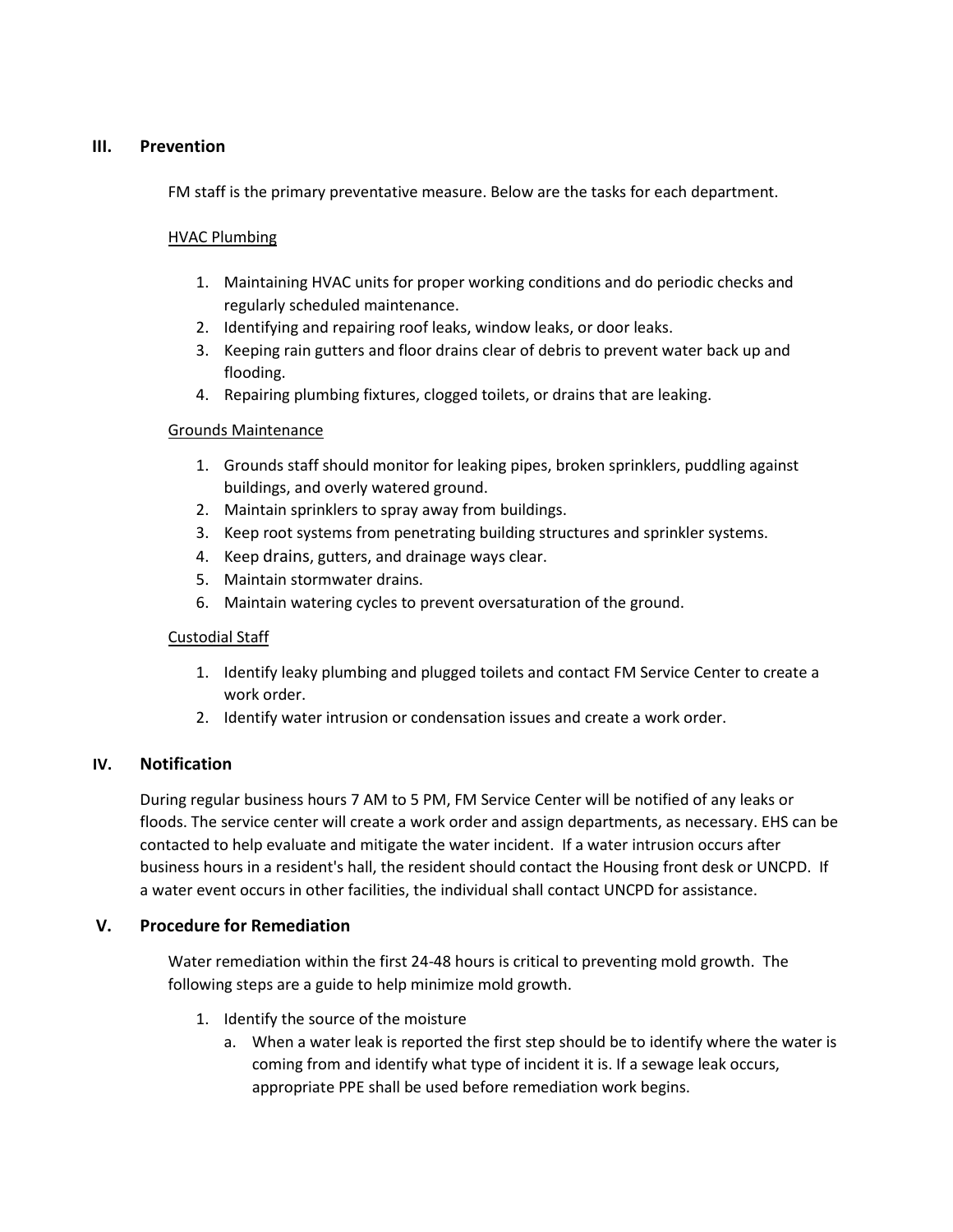- 2. Prevent further moisture intrusion, including halting further damages, by repairing the leak or shutting down the system.
- 3. Retain any evidence
- 4. Identify all impacted areas
- 5. Create a work order if during hours of operation. If after hours, this step will occur the next business day.
- 6. Contact EHS
	- a. EHS will contact additional staff members as needed.
	- b. EHS will contact a water remediation company.
	- c. Conduct an assessment and document all water damage areas, building materials, and furnishing. Pay special attention to areas where moisture could be trapped in or under cabinets, furniture, and furnishings.
	- d. Review all high hazard areas (electrical rooms, IMT rooms, chemical storage areas).
	- e. If not already performed, contact FM Service Center to have appropriate departments respond to an incident (custodial, plumbing, HVAC, etc.). to provide clean-up and shut down of systems.
	- f. Contact Purchasing Department issue emergency Purchase Order
	- g. Issue Fire Impairment permit if needed
- 7. Notify housing if the incident is in a residence hall.
- 8. Notify occupants of a building (Building Coordinator).
- 9. Collect photos, timeline of the event, and any other necessary evidence.
- 10. Review the need to temporarily relocate occupants/residents.
- 11. Begin drying process of wet areas (fans, dehumidifiers, contractor if necessary)
- 12. EHS will provide monitoring. This includes:
	- Checking damaged areas after an event takes place to monitor the drying process
	- Monitor any other issues that arise
	- Develop a restoration plan
	- Investigate an incident (if needed)
	- Provide email updates including impacted areas and current and future activities on site.
	- Inform FM of repairs needed to the facility
	- Inform occupants when they can move back into an area
- 13. Once dry, facilities will provide repairs to the building or area affected.
- 14. If an insurance report is required EHS will provide appropriate information including charge-out times and materials for repairs. Final cost reports and insurance claims will be submitted.

#### **VI. Documentation and Record-Keeping**

Documentation of damages will be maintained by EHS and FM for each event. This includes but is not limited to:

- 1. Damage to student property
- 2. Damage to university property
- 3. Maintain evidence (if found)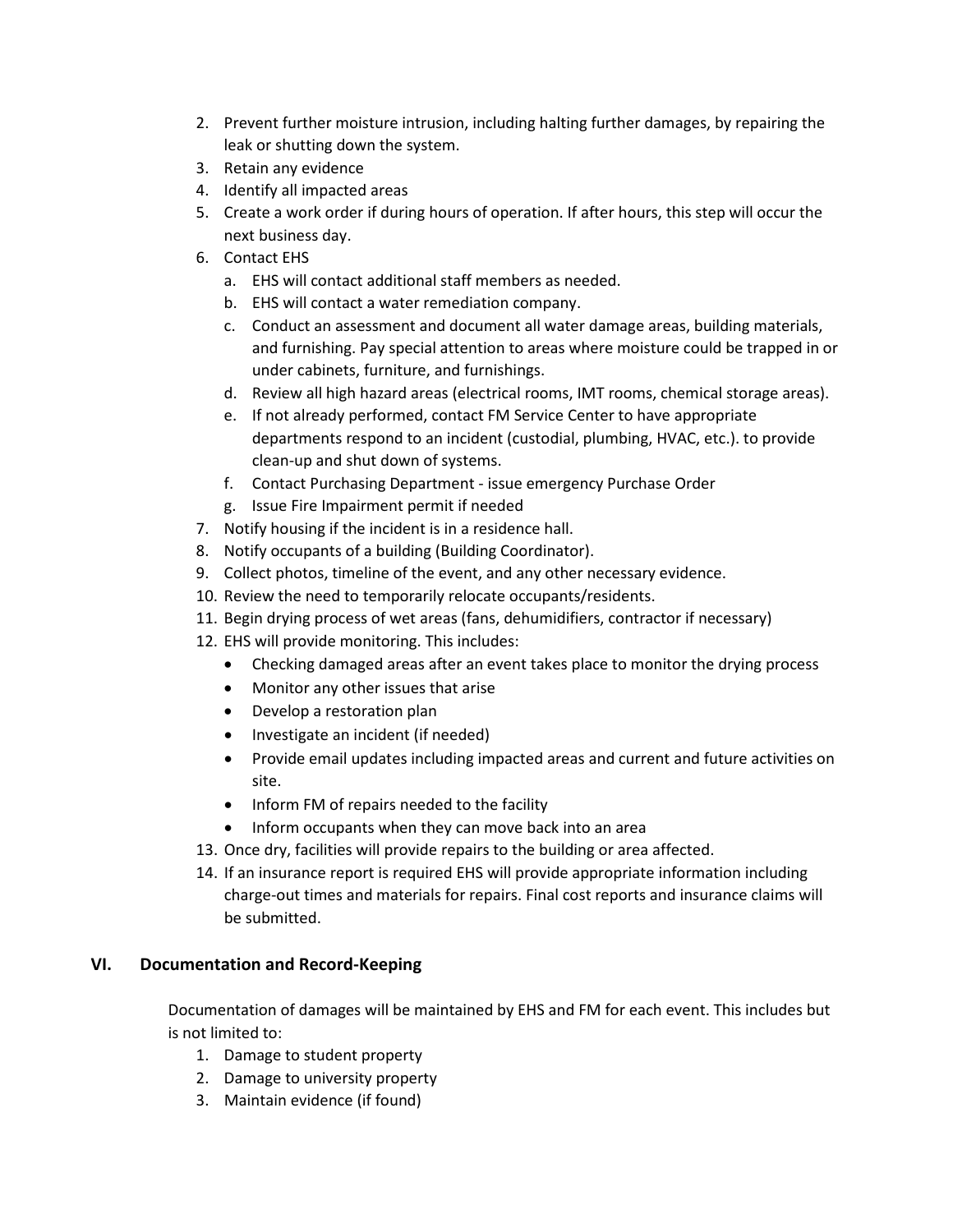- 4. Provide charge out times for each employee working the incident, including student employees
- 5. Provide cost of materials used for repairs
- 6. Maintain invoices for repairs and water remediation
- 7. Complete and file the Incident Report (UNCPD, EHS)

#### **VII. Inventory of Equipment**

The following is equipment that the University of Northern Colorado has on hand for water mitigation.

Parsons Hall: Flood pumps – 3 Wet/dry vacuums  $-3$ Floor fans – 20 Dehumidifiers – 3

South/McKee/Kepner (each): Wet/Dry Vacuums – 1 Floor fans – 3

#### **VIII. Training**

All training records shall include the dates of training sessions, contents or a summary of the training session, names and qualifications of persons conducting the training, and names of persons attending the training session.

Training that is conducted by departments must send a copy of the training sign in sheet to EHS. Records shall be retained by the EHS Department for minimum of three years.

#### **IX. Remediation Contractors**

Servpro – Luke McGuffey Day Phone – (970) 353-1388 Emergency Phone – (970) 590-2848 [Luke@servpro10134.com](mailto:Luke@servpro10134.com)

All Phase Restoration – Lucas Blackman Day Phone – (970) 685-0828 Emergency Phone – (970) 213-1900 [lblackman@aprestoration.com](mailto:lblackman@aprestoration.com)

Interstate Restoration – Donna Seward Day Phone – (303) 406-1911 Emergency Phone – (800)-622-643